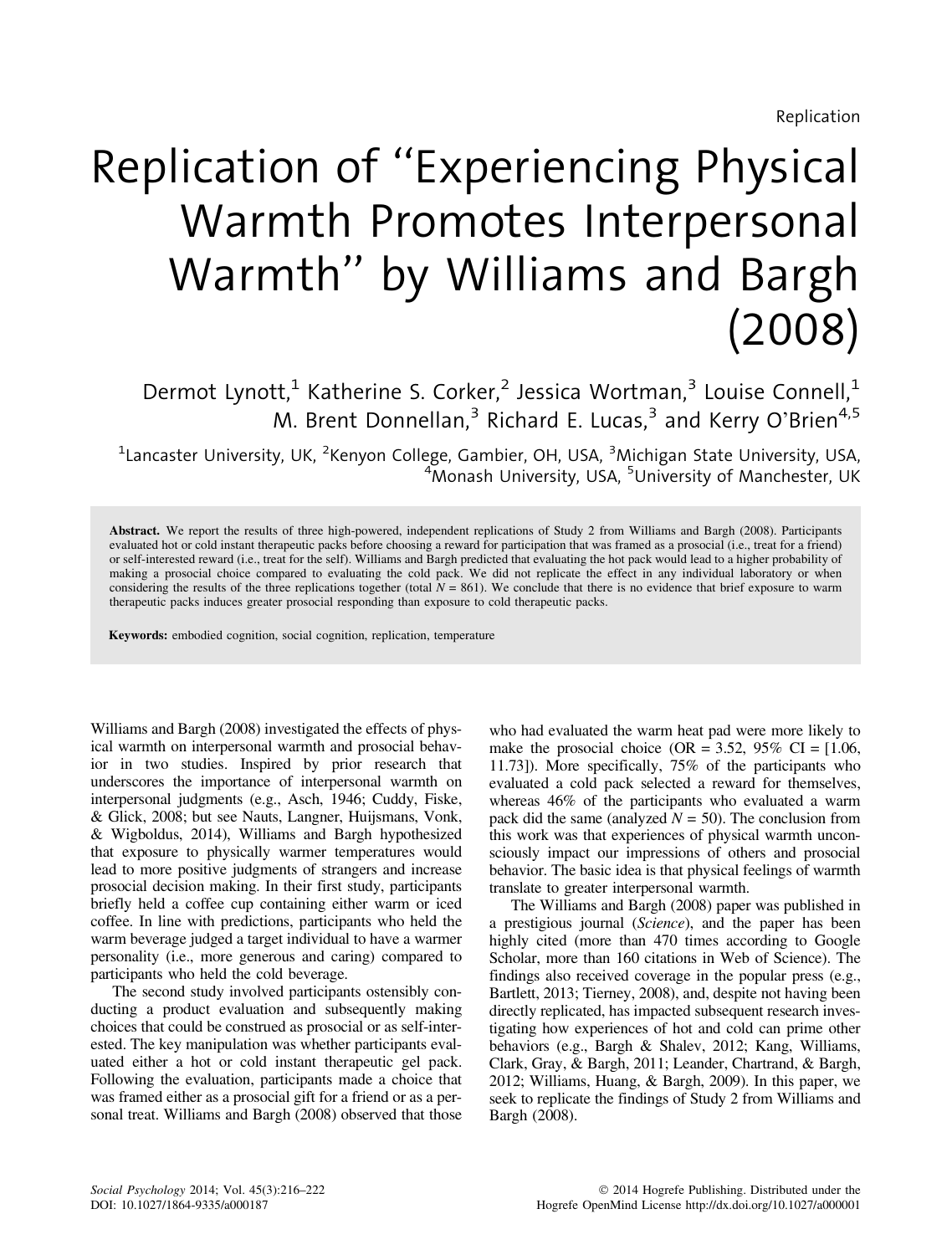## Method

#### Power Analysis and Sampling Plan

Based on the effect size from the original study and requiring statistical power of .95 with an alpha level of .05, we estimated the required sample size to be 300 participants (Epicalc; Chongsuvivatwong, 2012). This is a conservative estimate, allowing for the detection of a smaller effect than that observed in the original study (see Table A1, online supplementary materials). Three independent replications were conducted, each with a target sample size of 300. Replications took place at two US locations (as in the original study): Kenyon College, Michigan State University, and one UK location: University of Manchester, following agreed upon procedures.

## Materials and Procedure

We preregistered the study proposal on the Open Science Framework (OSF) website and followed the procedures of the original study as closely as possible, with some minor modifications. For example, the choice of rewards offered varied depending on local availability. We also used different brands of therapeutic packs, again due to availability. Additionally, in all three replications, research assistants were blind to participants' assigned temperature conditions, to reduce experimenter expectancy effects. Full details of the procedures at each location can be found in the online supplemental materials.

Researchers set up tables and testing areas at each event, and passersby were approached to take part in a productevaluation study. Participants were brought to the testing area, where they were separated from the researcher by partitions. Once the consent form was signed, participants were given a questionnaire booklet. The cover page served to hide the second page that instructed the participant which of two boxes in front of them they should open; one box contained a hot pack, and one contained a cold pack. The cover page ensured that researchers were blind to the temperature pack condition to which participants were assigned.

On the questionnaire (see online supplementary materials), participants evaluated the effectiveness of either the hot/cold pack on a scale ranging from  $1 = not$  at all to  $7 = extremely$  and indicated to what extent they would recommend the product to their family, friends, or strangers on the same 7-point scale. (In the original study, participants indicated whether they would or would not recommend the product to their family, friends, or strangers as a dichotomous choice.) Finally participants estimated the internal temperature of the gel pack in degrees Celsius (UK site) or Fahrenheit (US sites). The first four questions were included in the original study to support the initial cover story, and the final question was intended as a manipulation check.

Once participants completed these questions, the questionnaire directed them to place the therapeutic gel pack



Figure 1. Example of therapeutic packs used in the study. Both packs were  $4'' \times 5''$  size.

Table 1. Demographics for the three study locations

| Location                    | UK       | Kenyon  | MSU    |
|-----------------------------|----------|---------|--------|
| $N$ (total)                 | 305      | 306     | 250    |
| $N$ (analyzed)              | 282      | 294     | 237    |
| Age $(M)$                   | 27.17    | 41.85   | 22.11  |
| (SD)                        | (13.65)  | (17.16) | (5.30) |
| Gender (% female)           | 51.5%    | 52.9%   | 58.7%  |
| Native speaker of English   | 78.4%    | 98.6%   | 83.2%  |
| Education                   |          |         |        |
| No high school diploma      | $0.0\%$  | 1.0%    | 0.0%   |
| High school                 | 21.6%    | 29.2%   | 8.1%   |
| Some college                | 41.3%    | 38.6%   | 60.6%  |
| Bachelor's degree or higher | $37.1\%$ | 31.2%   | 31.3%  |
|                             |          |         |        |

*Note.*  $N$  (analyzed) = number of participants remaining after exclusions.

product back in its original box. This also served to ensure that researchers remained unaware of the participant's condition. The next page of the questionnaire included the main dependent variable, which consisted of the reward choice.

Each participant then completed a short funneled debriefing questionnaire (see online supplementary materials), which allowed us to evaluate whether the participant was suspicious of the study or guessed the underlying hypothesis. Once the participant had completed the funneled debriefing, they were brought away from the testing area and were given their chosen reward together with a page explaining the true nature of the study.

All three sites used the same  $4'' \times 5''$  hot and cold instant therapeutic packs. Brand names were obscured from the packs with black marker. Hot packs were HeatMax brand hand and body warmers; cold packs were Dynarex brand (see Figure 1).

#### Participants

Demographic information for all participants is reported in Table 1.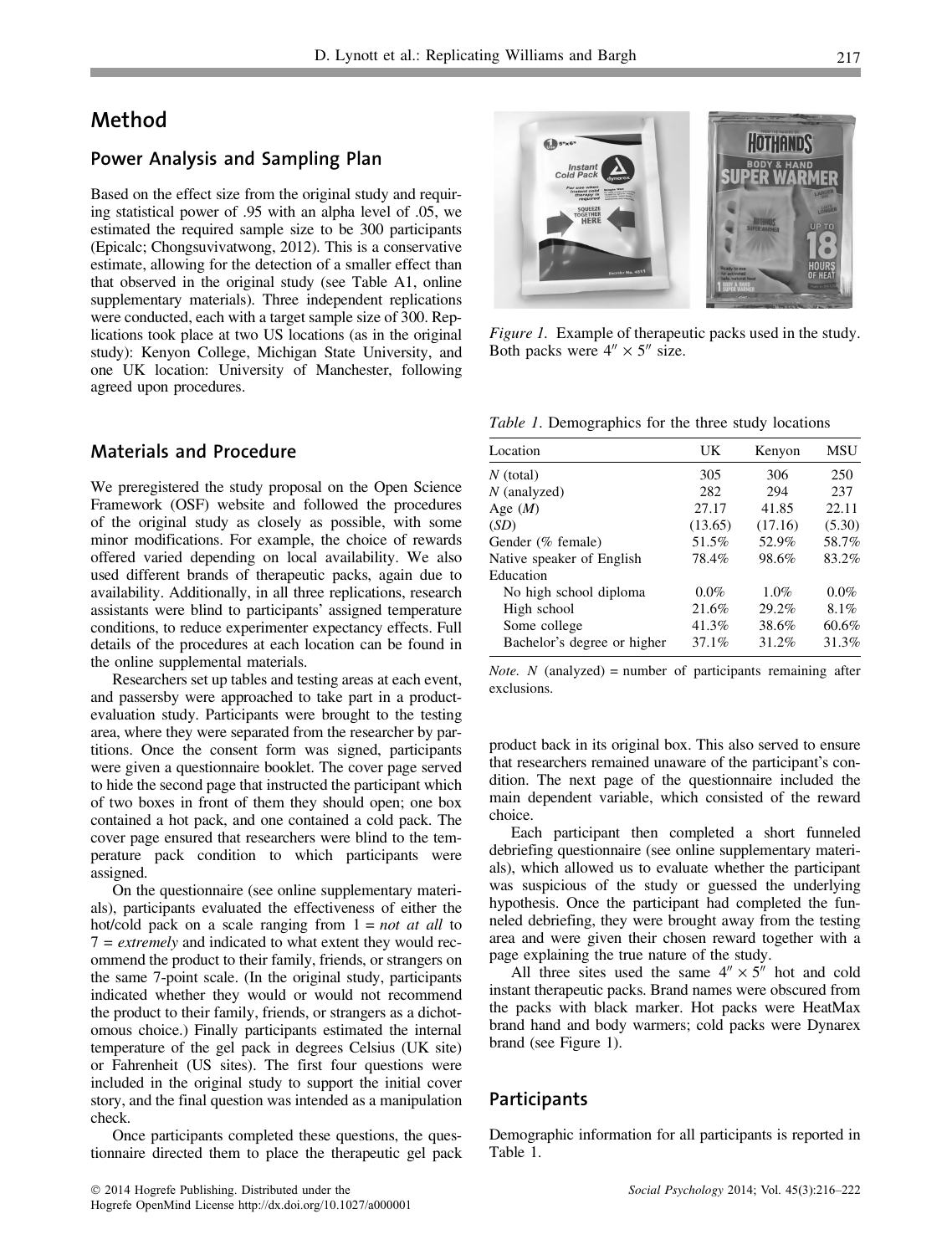#### Kenyon College

Participants were 306 individuals from the Mt. Vernon, Ohio community area  $(N = 289)$  and Kenyon College psychology research pool participants  $(N = 17)$ . Community participants were recruited in the outdoors from a local summertime festival in June and July of 2013. Kenyon College participants completed the study indoors. The rewards for participating in the study were a Snapple beverage (available immediately) or a voucher for a local cupcake shop worth \$2 (located within walking distance of the data collection site).

#### Michigan State University

Participants were 250 individuals recruited at various indoor and outdoor locations on the Michigan State University campus during October and November 2013. Two hundred and fifty was the maximum number of participants that could be collected given the available time for data collection. The rewards for participating in the study were a Snapple beverage (available immediately) or a voucher for an ice cream at the campus dairy store. The voucher was actually worth \$2 in US currency but the cash value was not mentioned to participants.

#### University of Manchester

Participants ( $N = 305$ ) were recruited over several days during September and October 2013, at indoor and outdoor events around the University of Manchester (Open Days, Welcome Week), with a small proportion tested at an army reserve training day  $(N = 13)$ . The rewards for participating in the study were a voucher for either a fruit juice or a fruit smoothie.

## Design

The dependent variable was whether participants made a prosocial or selfish choice on the critical reward question. The temperature of the pack (hot/cold) and reward framing (i.e., the counterbalancing of each reward as prosocial or selfish) served as between-participants independent variables.

## Results

## Data Preparation and Manipulation Check

Each replication study was conducted independently, and there was no discussion of results between the groups until all data were collected. The analyses reported for each study have also been verified by at least one other group. We report all data exclusions, manipulations, measures, and how we determined our sample sizes. All data are available on the OSF project page.

Participants who met any of several a priori agreed upon rules for exclusion were removed prior to analysis. Grounds for exclusion included (1) being  $\pm$  3 SD away from the mean within each condition for pack temperature estimation, (2) failing to choose a reward for participation (the key dependent measure), and (3) making a connection in the debriefing form between physical and interpersonal warmth. There were 12 Kenyon College, 13 Michigan State University, and 23 University of Manchester participants excluded from the analysis on these grounds. The N on which all analyses are based is listed in Table 1. Additional information about excluded participants is in the supplemental materials.

Participants at all three sites rated the hot pack as warmer than the cold pack:  $ds = 2.50$  (Kenyon), 2.22 (Michigan State), 2.61 (Manchester), suggesting that the manipulation was effective. These effect sizes are similarly large to those obtained in the original study  $(d = 2.98)$ ; Williams & Bargh, 2008). Descriptive statistics are in Table 2. The effectiveness item and the three recommendation items had high intercorrelations (Cronbach's  $\alpha = .95$ (Kenyon), .93 (Michigan State), and .93 (Manchester)) and were averaged together into a scale. There was no evidence of consistent differences across sites regarding this scale (see Table 2). Michigan State participants rated the cold pack as more effective/recommendable than the hot pack  $(d = 0.42)$ ; Kenyon College and University of Manchester participants did not distinguish between the packs on this scale  $(ds = 0.05$  and 0.20, respectively). Williams and Bargh's participants completed dichotomous recommendation ratings. However, on the single effectiveness item, Williams and Bargh (2008) found that the cold pack was rated more effective than the warm pack  $(d = 0.93)$ .

## Kenyon College

A chi-square test of pack temperature (cold vs. hot) on selfish behavior for each reward frame was conducted. $<sup>1</sup>$  The</sup> analysis was significant for the ''Snapple is selfish'' framing though in the opposite direction to that predicted by Williams and Bargh (2008),  $\chi^2$  (1) = 5.276, p = .022. In this framing condition, 61.3% of participants who evaluated the hot pack made the selfish choice, whereas 42.5% of participants who evaluated the cold pack did the same. The analysis was not significant for the ''Cupcake is selfish" framing,  $\chi^2$  (1) = 0.259, p = .611. In this framing condition, 41.1% of participants who evaluated the hot pack made the selfish choice; 37.0% of participants who

<sup>1</sup> In the preregistered version of the study we indicated that we would use logistic regressions to analyze the data, following the analyses employed by Williams and Bargh (2008). However, we felt that, given the complexities of interpreting the significant interaction of the logistic regression analysis in the 2008 study, chi-square analyses provided a clearer test of the data, with more easily interpretable results. Nonetheless, analyzing the data from the replication studies using logistic regressions yields the same patterns as the chi-square analyses reported.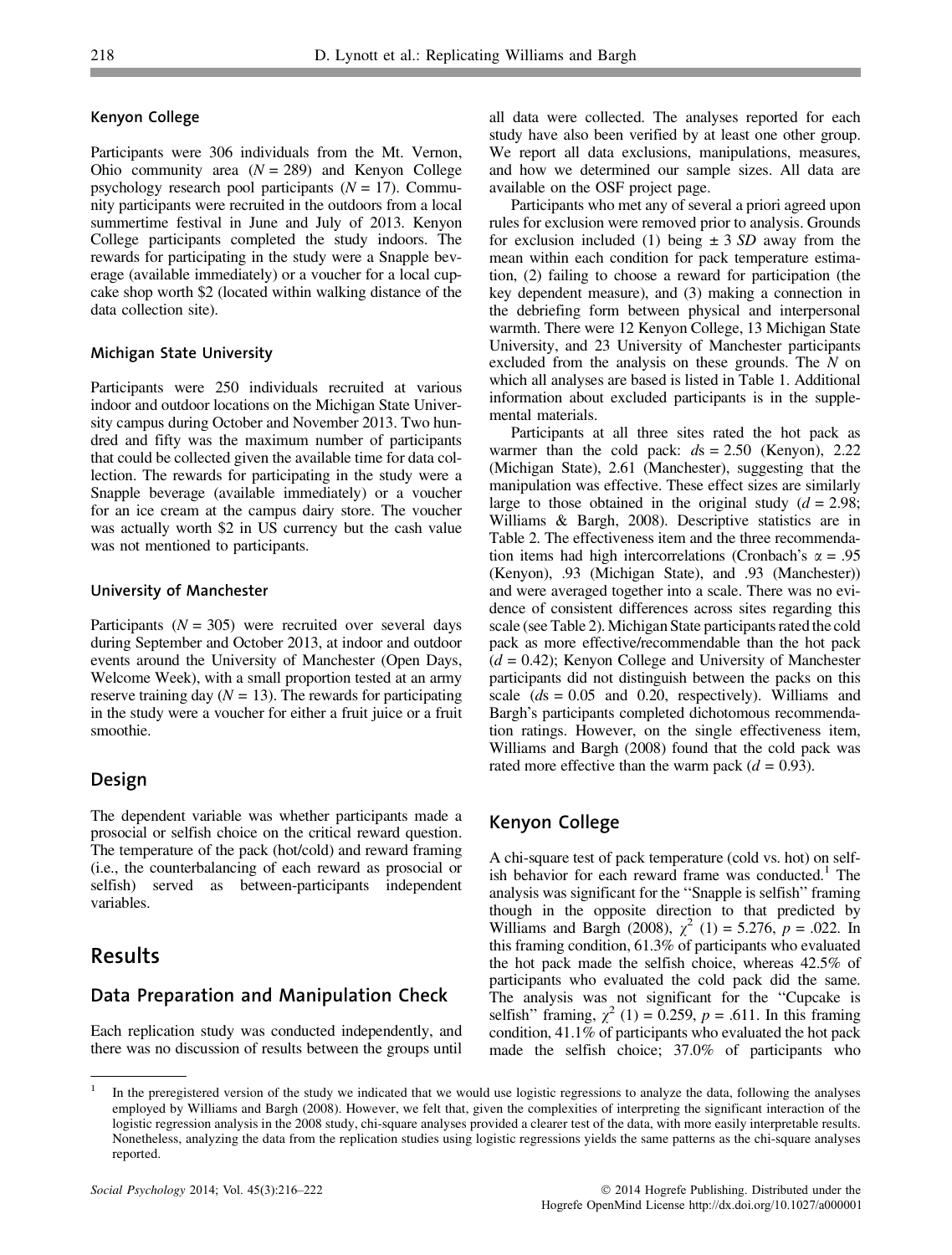|                      | Kenyon College | Michigan State | Uni. Manchester |
|----------------------|----------------|----------------|-----------------|
| Temperature (hot)    | 87.53 (26.70)  | 85.37 (25.29)  | 77.36 (20.71)   |
| Temperature (cold)   | 36.00 (11.78)  | 35.23 (19.42)  | 35.58 (9.23)    |
| Effectiveness (hot)  | 4.61(1.44)     | 4.80(1.31)     | 3.71 (1.48)     |
| Effectiveness (cold) | 4.69(1.53)     | 4.20(1.53)     | 4.00(1.48)      |
|                      |                |                |                 |

Table 2. Ratings of hot and cold packs

Notes. Values represent M (SD). Temperatures are in degrees Fahrenheit.

evaluated the cold pack did the same. Collapsing across framing conditions, the analysis yielded no evidence that participants exposed to cold packs were more selfish than participants exposed to warm packs. The chi-square value was statistically significant,  $\chi^2$  (1) = 4.00, p = .045, OR = 0.61, 95% CI = [0.38, 0.98], though it was in the opposite direction of the original Williams and Bargh (2008) prediction with 51.4% of hot pack participants making the selfish choice compared to 39.7% of cold pack participants.<sup>2</sup>

An additional set of exploratory analyses were conducted to probe the robustness of the results under different selection conditions. First, the analysis was repeated with an additional 10 participants' data removed. These participants experienced a variety of procedural problems that made us question whether they should stay in the analysis (see supplementary materials). The previously reported findings hold with these 10 participants removed (they also hold with all available data included – i.e., no exclusions). Further, we tested whether restricting the participants to only the community participants would matter; the findings held with just this subset of participants. Finally, we examined whether June 2013 participants (taken on an unseasonably cool evening) would differ from July 2013 participants (a much warmer evening). The findings did not achieve statistical significance in either month examined in isolation, but the pattern of results appeared similar in both months.

A chi-square analysis predicting prosocial behavior from pack temperature separately for men and women was conducted. Among women, 38.0% made the selfish choice after exposure to the cold pack, compared to 53.8% after exposure to the warm pack,  $OR = 0.53$ , 95% CI = [0.28, 0.99], a statistically significant difference. Among men, 41.8% made the selfish choice after exposure to the cold pack, compared to 47.8% after exposure to the warm pack, which was not statistically significant, OR = 0.78, 95% CI = [0.40, 1.55]. Thus the pattern of the results appeared similar for men and women, but perhaps the pattern was somewhat more pronounced for women participants.

Overall, these analyses indicate that we failed to replicate the findings of Williams and Bargh (2008). In fact, in one framing condition, the predicted effect was in the opposite direction, such that participants who held the warm pack were actually more selfish than participants who held the cold pack.

#### Michigan State University

An identical set of analyses was conducted. The results revealed that there was no effect of pack temperature on selfishness of choice in either framing condition (''Snapple is Selfish'':  $\chi^2$  (1) = 0.234, p = .629; "Ice Cream is Selfish":  $\chi^2$  (1) = 0.019, p = .889) or collapsed across framing,  $\chi^2$  (1) = 0.039, p = .842, OR = 0.92, 95% CI = [0.56, 1.53]. In the ''Snapple is selfish'' framing, 44.1% of participants in the hot pack condition and 39.7% of participants in the cold pack condition made the selfish choice. In the ''ice cream is selfish'' framing, 62.7% of participants in the hot pack condition and 63.9% of participants in the cold pack condition made the selfish choice. Collapsed across framing conditions, 53.4% of hot pack and 52.1% of cold pack participants made the selfish choice.

The inclusion of the data from the 13 removed participants did not change this result. Furthermore, the hypothesis was not supported for either male or female participants examined in isolation. Thus, these data also failed to replicate the original Williams and Bargh (2008) results.

## University of Manchester

We originally intended to counterbalance which items were framed as the self-interested and prosocial options, but due to a printing error, fruit juice was always the self-interested option in the warm condition, whereas fruit smoothie was always the self-interested option in the cold condition. This modification should not impact our results as (1) the items (fruit juice, smoothie) were chosen for their similarity, (2) the specifics of the reward item are not theoretically relevant, only whether participants make the prosocial or the self-interested choice, and (3) no effect of temperature condition on type of reward was observed in the results of the other two replication sites reported in this paper.

<sup>2</sup> For comparison purposes, in Williams and Bargh's (2008) data the effect of the temperature pack manipulation was statistically significant in the "ice cream is selfish" framing condition,  $\chi^2$  (1) = 6.032, p = .014 (% selfish in the cold condition = 92.9%; % selfish in the hot condition = 50.0%). The analysis was not significant in the "Snapple is selfish" framing condition,  $\chi^2$  (1) = .729, p = .527 (% selfish in the cold condition = 50.0%; % selfish in the hot condition = 42.9%). The analysis was statistically significant collapsing across framing,  $\chi^2$  (1) = 4.327, p = .038 (% selfish in the cold condition = 75.0%; % selfish in the hot condition = 46.2%).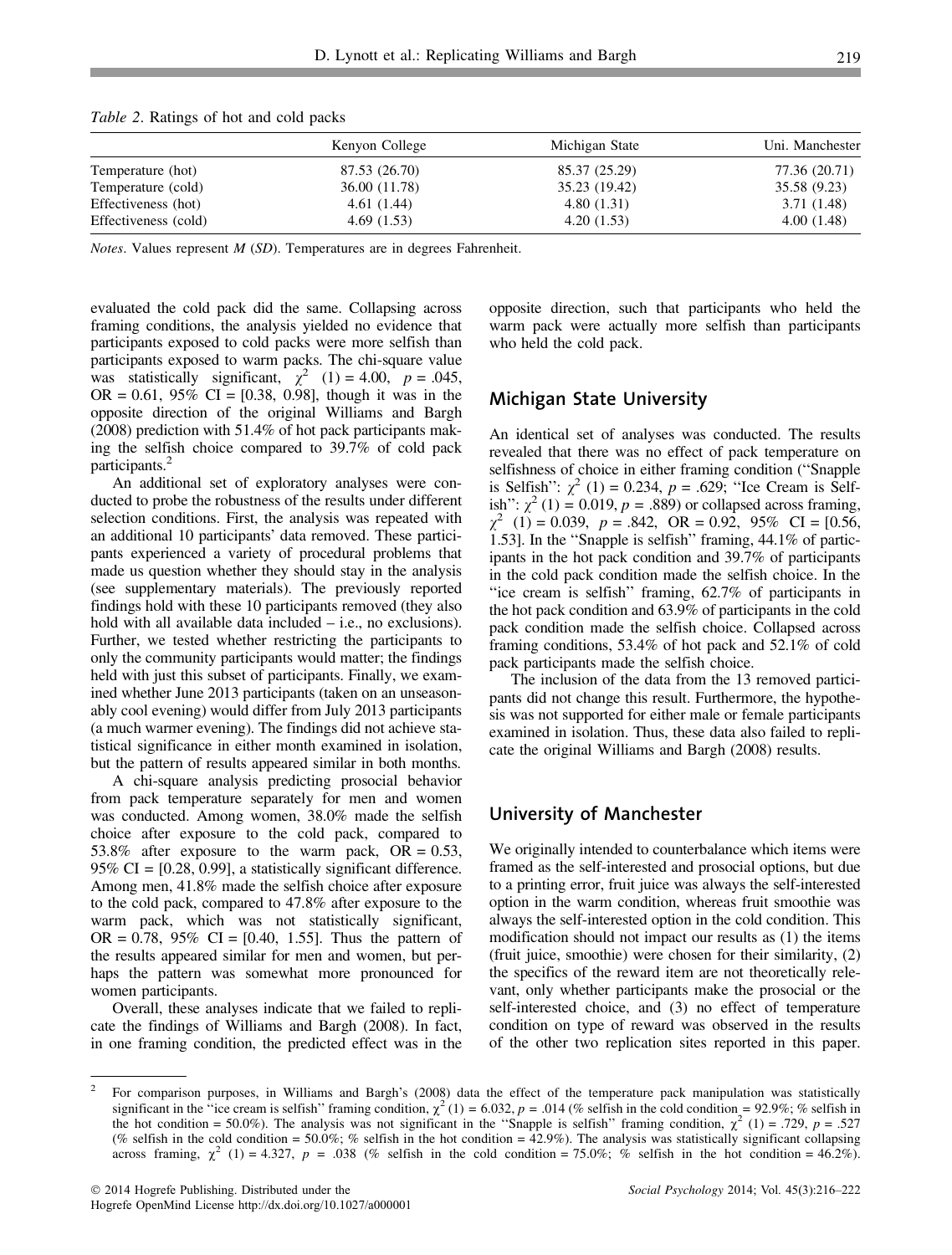

Figure 2. Proportion of participants who made the selfish choice across studies. Error bars represent 95% CI. MSU = Michigan State University.

We therefore proceeded with a chi-square test of pack temperature on prosociality of choice.

Analysis revealed that 64.2% of people made the selfish choice overall, but that this choice was not significantly related to the temperature priming condition:  $\chi^2$  (1) = 1.10,  $p = .295$ , OR = 0.77, 95% CI = [0.47, 1.26]. Specifically, 61.2% ( $N = 85$ ) chose the selfish response in the cold condition, and 67.1% ( $N = 96$ ) chose the selfish option in the warm condition. The inclusion of the data from the 23 removed participants did not change this result. Thus, the overall result did not replicate the original finding. Instead, the observed numerical trend was slightly in the opposite direction to that predicted.

Given the large sample it is possible that subsets of the participants displayed the pattern predicted by the original study, but that the pattern did not generalize to the overall sample. With this in mind, we examined whether significant effects of the temperature manipulation could be observed if we divided the sample by whether participants took part indoors ( $N = 157$ ) or outdoors ( $N = 125$ ), were native ( $N = 220$ ) or non-native ( $N = 62$ ) speakers of English, or were male  $(N = 139)$  or female  $(N = 143)$ . There were no significant effects of temperature condition for any of these binary groupings.

## Omnibus Analysis

The data from the three replication sites were combined into one chi-square analysis to determine the impact of pack temperature on reward choice (selfish vs. prosocial). There was no significant effect, although the result approached statistical significance in the opposite direction of that predicted by Williams and Bargh (2008),  $\chi^2$  (1) = 3.402,  $p = .065$ , OR = 0.77, 95% CI = [.58, 1.02]. The results are displayed in Figures 2 and 3.

## **Discussion**

Williams and Bargh (2008) found that participants who previously held a hot pack made a more prosocial choice than participants who previously held a cold pack. We attempted three high-powered, independent replications of this original study, but we did not replicate the original result. We found no indication that participants who held warm packs were more prosocial than participants who held cold packs when prosocial actions were defined as opting for a token reward gift for a friend as opposed to a treat for the self. In our samples, the effect was (not significantly) in the opposite direction, such that participants who evaluated a cold pack were marginally more prosocial than participants who evaluated a hot pack, but this effect did not reach statistical significance at the  $p < .05$  level. To summarize, we did not replicate the original result.

There may be several reasons for why we did not observe significant effects in these replications. One possibility is expectancy effects, which have previously been suggested as explanations following failures to replicate other social priming effects (see e.g., Klein et al., for a recent discussion of expectancy effects in experimental studies). The effect observed by Williams and Bargh may have been due, in part, to unconscious cues given by the researcher. In the original study, the researcher interacted directly with participants as they received their hot/cold packs, and so it is possible that unplanned cues were transmitted during this brief exchange (e.g., giving cues to behave more prosocially if participants were in the hot condition). In our study, the researchers were not aware of the condition the participants were in, at least until the debriefing procedure took place (and only then if participants verbally revealed details of their condition), and so could not provide unconscious cues consistent with the study predictions.

Of course there are many other possible explanations for why effects were found in the original study and not in the replication attempts (e.g., small sample sizes of original studies, random variations in the data, influence of unknown moderators). However, it is important to emphasize that the current results do not suggest that there are no influences of temperature on people's behavior or that the current and related effects in the hot and cold priming literature are false positives. In the first case, there are many other examples demonstrating links between temperature change and behavioral outcomes, although the general tendency has been to find links between increased aggression and higher temperatures (e.g., Anderson, 2001), rather than higher temperatures being associated with more prosocial behaviors. In the second case, while it is clear that the temperature priming effect observed by Williams and Bargh (2008) cannot be reliably observed using highly similar procedures, it is important that evidence for any given priming effect in the literature should be considered on its own merits; effects should be investigated and replicated independently and not automatically dismissed beforehand. In short, we suggest more work is needed on this topic and conclude that the current results suggest some degree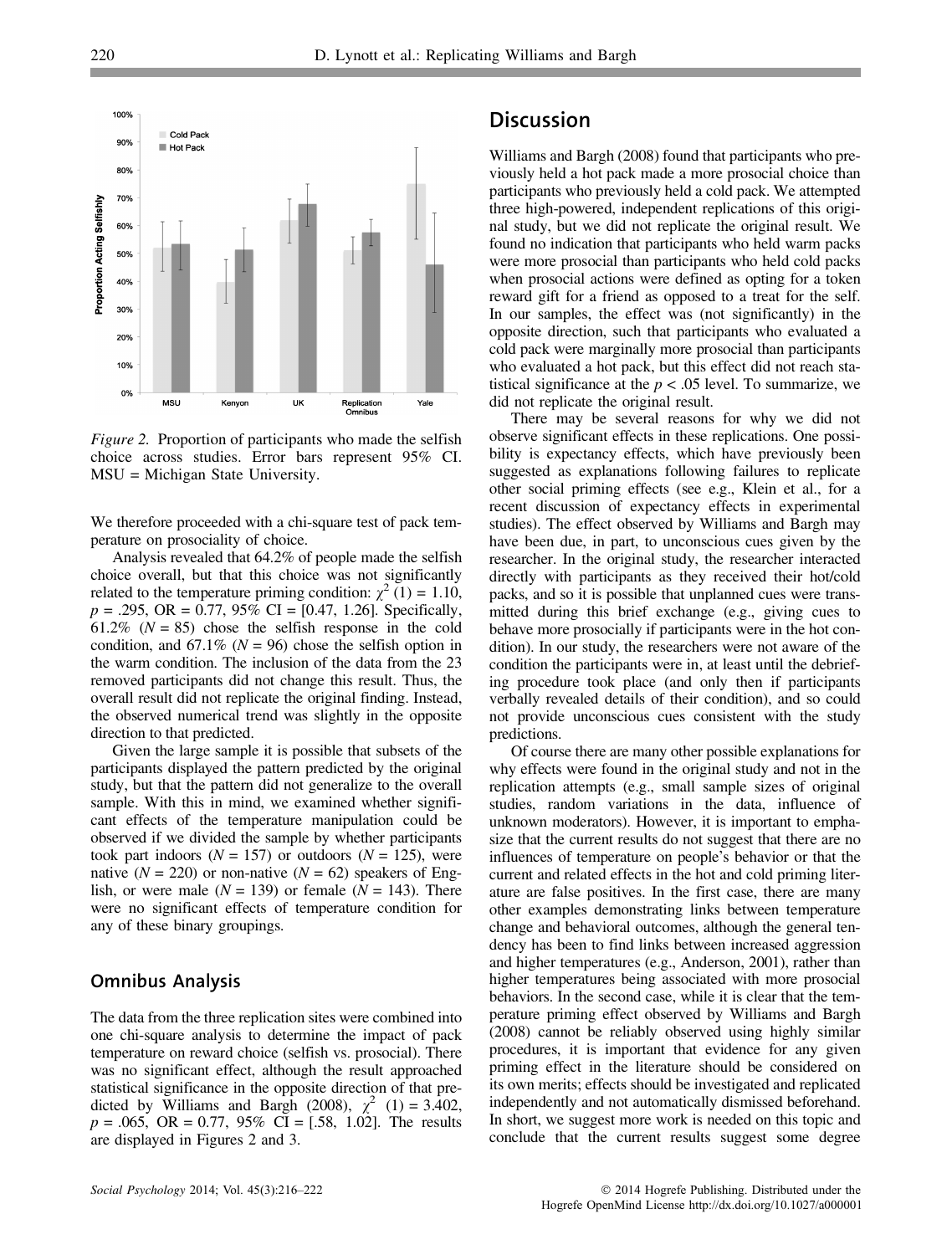

Figure 3. Odds ratios (OR) for tendency to make the selfish choice after exposure to cold versus warm temperatures. Values on the right hand side represent ORs and 95% CIs (lower and upper values). An OR of 1.0 indicates a null effect (i.e., even odds of selfish responding).

of added caution is needed when considering whether exposure to hot or cold temperatures impacts prosocial behavior. More broadly, there is a need for greater specification of the theoretical underpinnings and limitations of priming effects by researchers (Cesario, 2014) and more details of experimental procedures and analyses conducted (see, e.g., Klein et al., 2012; Nosek, Spies, & Motyl, 2012 for detailed suggestions in this vein). In this way, we can look forward to building a more robust social psychology for the future.

## Note From the Editors

A commentary and a rejoinder on this paper are available (Lynott et al., 2014; Williams, 2014; doi: 10.1027/1864- 9335/a000205).

#### Acknowledgments

The first and second authors contributed equally to this manuscript. This research was funded by a grant to the first and second authors from the Center for Open Science. Designed research: D. L., K. S. C., B. D., R. E. L., K. O.; Performed research: D. L., K. S. C., J. W., L. C.; Analyzed data: D. L., K. S. C., J. W., B. D.; Wrote initial draft: D. L., K. S. C.; Provided editorial comments: D. L., K. S. C., L. C., M. B. D., R. E. L., K. B., J. W. The authors declare no conflict of interest with the content of this article. The authors would like to give enormous thanks to Pat Watkinson and Jackie Harte for help with data collection at Manchester University and to Melanie Crank and Manchester University Student Union for help in finding space to run the study. We also thank Simon Garcia at Kenyon College for his assistance in evaluating the temperature of the therapeutic packs, as well as Katie Finnigan, Melek Spinel, Olivia Siulagi, and Maureen Hirt for their assistance in data

collection. Finally, we would like to thank Lawrence Williams for helpful comments on the replication proposal and for making his data freely available. All materials, data, images of the procedure, and the preregistered design are available at https://osf.io/gjt37/.



## References

- Anderson, C. A. (2001). Heat and violence. Perspectives on Psychological Science, 10, 33–38.
- Asch, S. E. (1946). Forming impressions of personality. The Journal of Abnormal and Social Psychology, 41, 258–290.
- Bargh, J. A., & Shalev, I. (2012). The substitutability of physical and social warmth in daily life. Emotion, 12, 154.
- Bartlett, T. (2013, January 30). Power of suggestion. The Chronicle of Higher Education. Retrieved from http:// chronicle.com/article/Power-of-Suggestion/136907
- Cesario, J. (2014). Priming, replication, and the hardest science. Perspectives on Psychological Science, 9, 40–48.
- Chongsuvivatwong, V. (2012). epicalc: Epidemiological calculator, [Computer software manual]. Retrieved from http://cran.r-project.org/web/packages/epicalc/epicalc.pdf (R package version 3.0.0)
- Cuddy, A. J., Fiske, S. T., & Glick, P. (2008). Warmth and competence as universal dimensions of social perception: The stereotype content model and the BIAS map. Advances in Experimental Social Psychology, 40, 61–149.
- Harris, C. R., Coburn, N., Rohrer, D., & Pashler, H. (2013). Two failures to replicate high-performance-goal priming effects. PloS One, 8, e72467.
- Kang, Y., Williams, L. E., Clark, M. S., Gray, J. R., & Bargh, J. A. (2011). Physical temperature effects on trust behavior: The role of insula. Social Cognitive and Affective Neuroscience, 6, 507–515.
- Klein, O., Doyen, S., Leys, C., Miller, S., Questienne, L., & Cleeremans, A. (2012). Low hopes, high expectations: Expectancy effects and the replicability of behavioral experiments. Perspectives on Psychological Science, 7, 572–584.
- Leander, N. P., Chartrand, T. L., & Bargh, J. A. (2012). You give me the chills: Embodied reactions to inappropriate amounts of behavioral mimicry. Psychological Science, 23, 772–779.
- Lynott, D., Corker, K. S., Wortman, J., Connell, L., Donnellan, M. B., Lucas, R. E., & O'Brian, K. (2014). High quality direct replications matter: Response to Williams (2014). Social Psychology. Advance online publication. doi: 10.1027/1864-9335/a000205
- Nauts, S., Langner, O., Huijsmans, I., Vonk, R., & Wigboldus, D. H. J. (2014). A replication and review of Asch's (1946) evidence for a primacy-of-warmth effect in impression formation. Social Psychology, 45, 153–163.
- Nosek, B. A., Spies, J. R., & Motyl, M. (2012). Scientific Utopia II. Restructuring incentives and practices to promote truth over publishability. Perspectives on Psychological Science, 7, 615–631.
- Tierney, J. (2008, October 23). Heart-warming news on hot coffee. New York Times. Retrieved from http://tierneylab.blogs.nytimes.com/2008/10/23/heart-warming-news-oncoffee/?ei=5070&emc=eta1